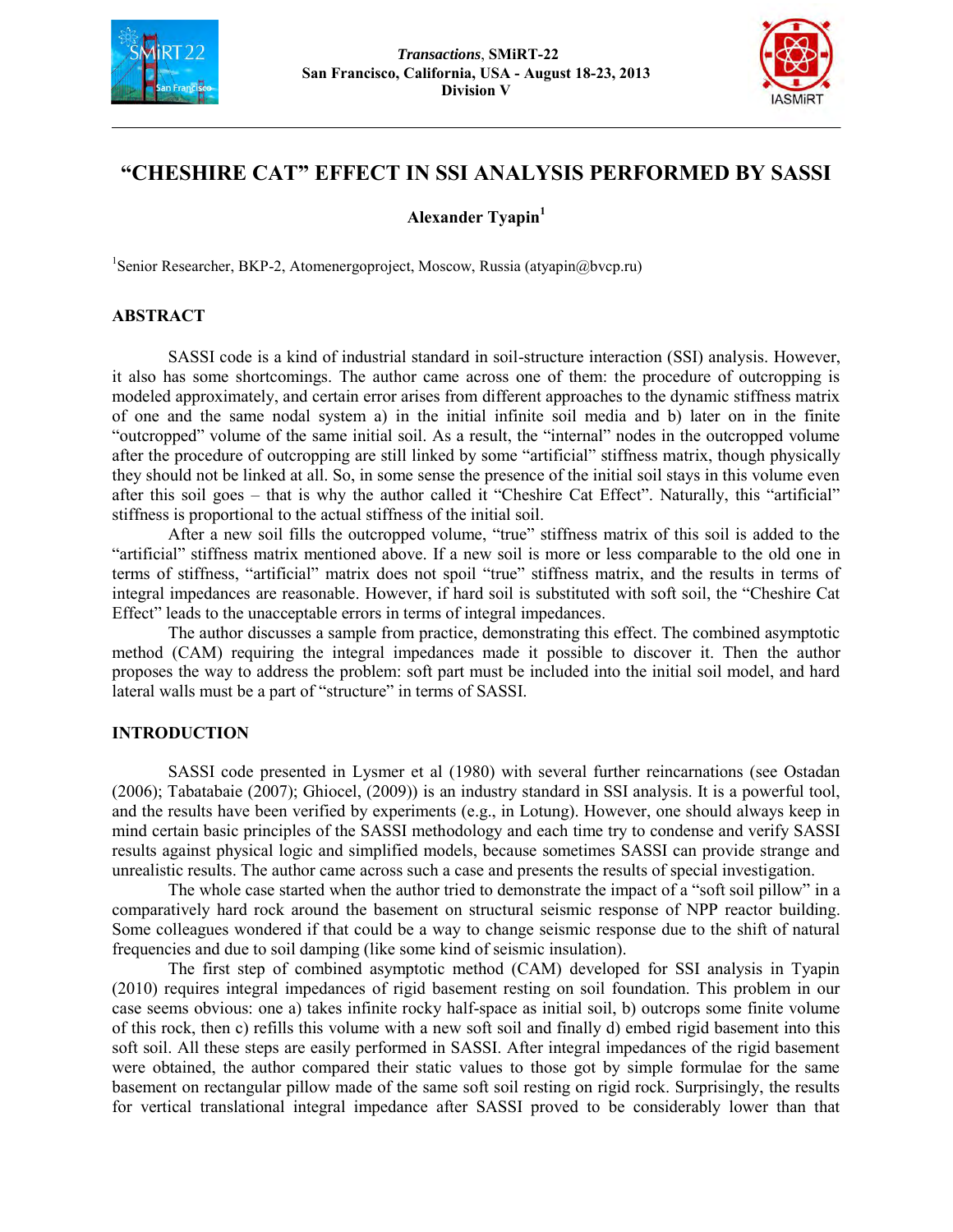prescribed by simple formula. This fact forced the author to organize special investigation. The process and the results of this investigation are presented in the paper.

#### **SAMPLE SSI MODEL AND THE COMPARISON OF STATIC INTEGRAL IMPEDANCES**

Let us consider rigid basement 80 x 80 m with embedment depth 8 m. "Soil pillow" containing this basement is 144 x 144 m in plan (thus making 32 m from the basement edge to the pillow edge) with embedment depth 24 m (thus making 16 m from the bottom of the basement to the bottom of the pillow). Soil in the pillow consists of two layers: the first one 8 m up from the bottom of the basement and the second one 16 m down from the bottom of the basement. Soil pillow is embedded into the rocky halfspace (hard enough, but still flexible). The whole scheme is shown in Fig.1.



Figure 1. Scheme of the sample model: rigid basement embedded into two-layered soil pillow in rocky half-space

Table 1 shows the properties of the rock and two layers of soil. Poisson's coefficient ν is linked to the ratio of shear wave velocity  $V_s$  and primary wave velocity  $V_p$ :

$$
V_p^2/V_s^2 = 2*(1-\nu)/(1-2\nu); \quad \nu = 0.5 * \{1 - \frac{V_s^2/V_p^2}{1 - V_s^2/V_p^2}\}\tag{1}
$$

| Material         | $V_s$ , m/s | $V_p$ , m/s | Poisson's   | Mass density $\rho$ , | Material damping |
|------------------|-------------|-------------|-------------|-----------------------|------------------|
|                  |             |             | coefficient | $t/m^2$               |                  |
| Rock             | 1500        | 3000        | 0.33        |                       | $\rm 0.01$       |
| Lower soil layer | 400         | 1132        | 0,429       |                       | 0.02             |
| Upper soil layer | 400         | 980         | 0,40        | 2.0                   | 0.02             |

Table 1: Properties of rock and two layers of soil

Let us fix a very low frequency (minimum allowed by SASSI for time step 0.01 s and Fourier number 4096) – practically static 0.0244 Hz. Let us after that gradually increase stiffness of the rock in Table 1 via increasing  $V_s$  with constant Poisson's coefficient v. Both soil layers stay the same as in Table 1. Physically speaking we are to arrive to some asymptotic ultimate integral impedance values determined by rigid rock and flexible soil. These levels may be estimated from below as stiffness of rectangular pillow 80 x 80 x 16 m made of the soil from the lower layer:

$$
\text{Re}\,C_x = \rho \, V_s^2 L^2 / H = 2.1 \times 400^2 \times 80^2 / 16 = 1.344 E8\tag{2}
$$

$$
\text{Re}\,C_z = 2(1+\nu)\rho\,V_s^2L^2/H = 2 \times (1+0.429) \times 2.1 \times 400^2 \times 80^2/16 = 3.841E8\tag{3}
$$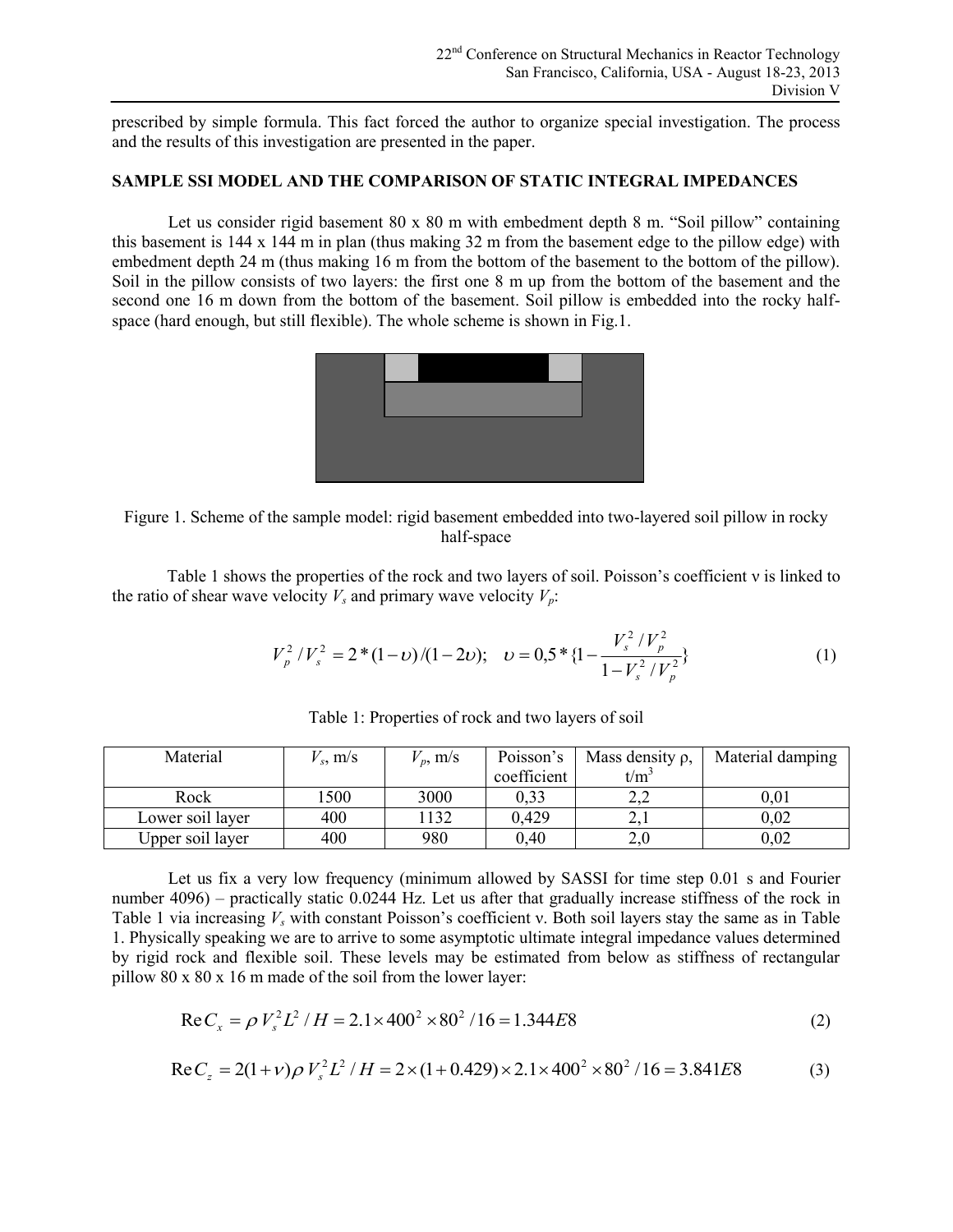SASSI model of the outcropped volume consists of  $18 \times 18 \times 3$  elements (each element is a cube with 8 m side). Fig.2 shows real parts of the integral translational impedances (horizontal and vertical) in kN/m.



Figure 2. Real parts of the integral translational impedance (horizontal and vertical)

We see that for the shear wave velocities  $V_s$  in the rock less than 800 m/s the impedances follow physical logic: they increase along with increase of the rock stiffness. However, for greater values of *V<sup>s</sup>* there appear oscillations. The conclusion is that the results got for  $V_s = 1500$  m/s (see Table 1) by this approach will not be trustable.

# **INVESTIGATION**

Looking at these surprising results, the author decided to carry out the investigation in order to a) find the mechanism of this effect, b) find the way to get appropriate results for such cases. The tool for investigation is CAM again, but this time the procedure for obtaining the integral impedance matrix *C* for rigid basements by means of condensation of nodal impedance matrix *D* with certain displacement fields, proposed in Tyapin (2010), is applied to the system with two rigid basements. The system of two rigid basements on the common soil foundation has the integral impedance matrix 12 x 12 consisting of four blocks  $6 \times 6$ . The block  $(1,1)$  of this integral impedance matrix contains the dynamic stiffness of the first basement when the second basement is fixed. Initially the algorithm was developed for several structures interacting through the soil (the so-called "structure-soil–structure interaction"), but here it enables the analysis of the ultimate case with rigid rock. Let us set the second "basement" as a bottom and walls of "soil pillow", as shown in Fig.3 by bold black lines.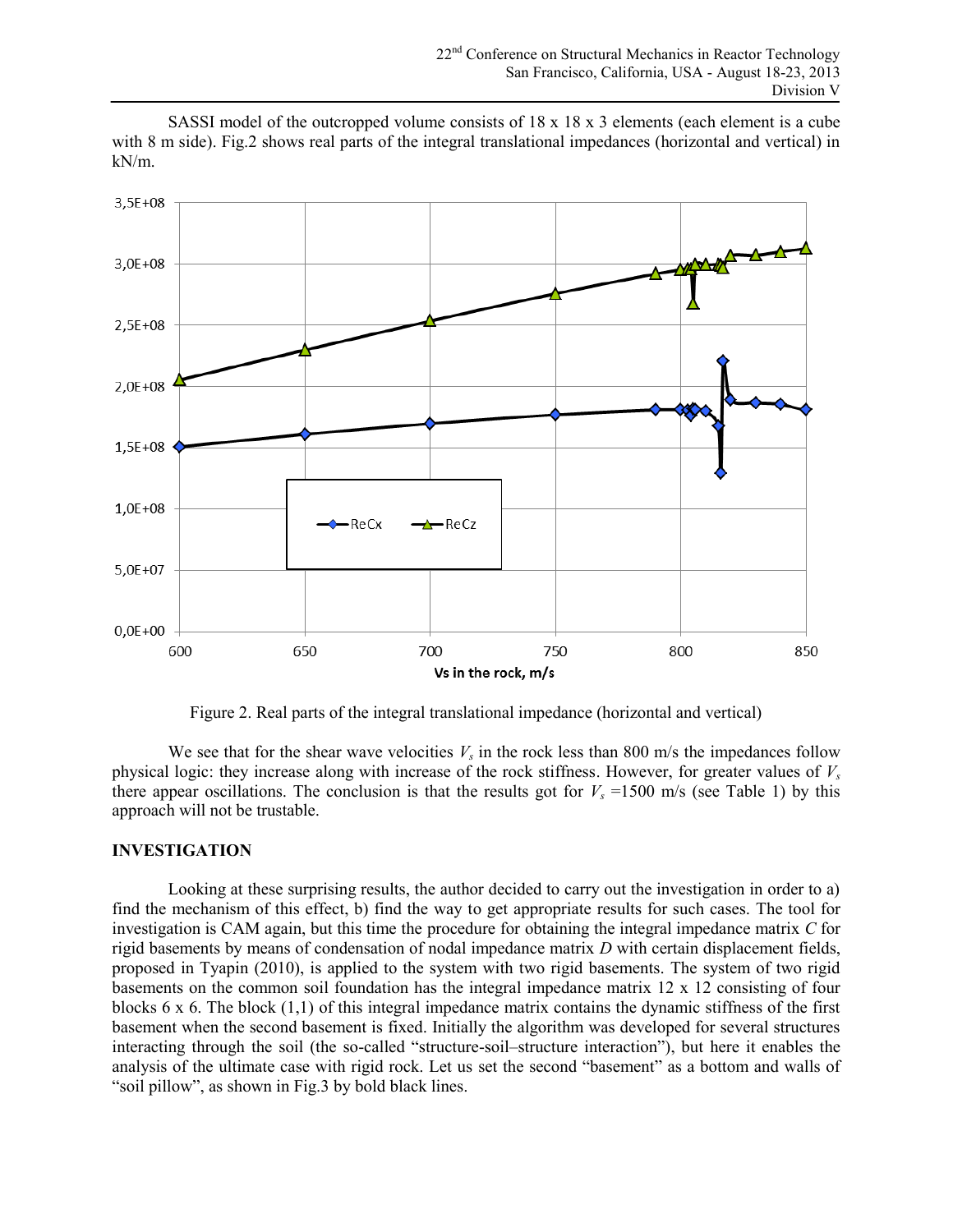Now we should get in block (1,1) the integral impedance of the first basement (i.e. actual one) with rigid half-space surrounding the soil pillow. This result should not depend on the parameters of the rocky half-space, as rock stays beyond the fixed "second basement", and only soft soil remains between this fixed "second basement" and the actual first basement.



Figure 3. Scheme of "two rigid basements" for the soil pillow

However, the results of SASSI for very low frequency mentioned above (practically in the static case) show considerable influence of the rocky stiffness, especially on the vertical impedance, as shown in Fig.4.



Figure 4. Real parts of integral translational impedances of the actual basement in "two-base" scheme (fixed bottom and walls of the soil pillow, equivalent to rigid rock)

Fig.4 shows our effect very clearly, because for "two-base" system any dependence of the impedances on the rock properties does not have physical meaning. When we calculated conventional "one-base" impedances, we got inappropriate results in a sample case, when shear wave velocity in a rock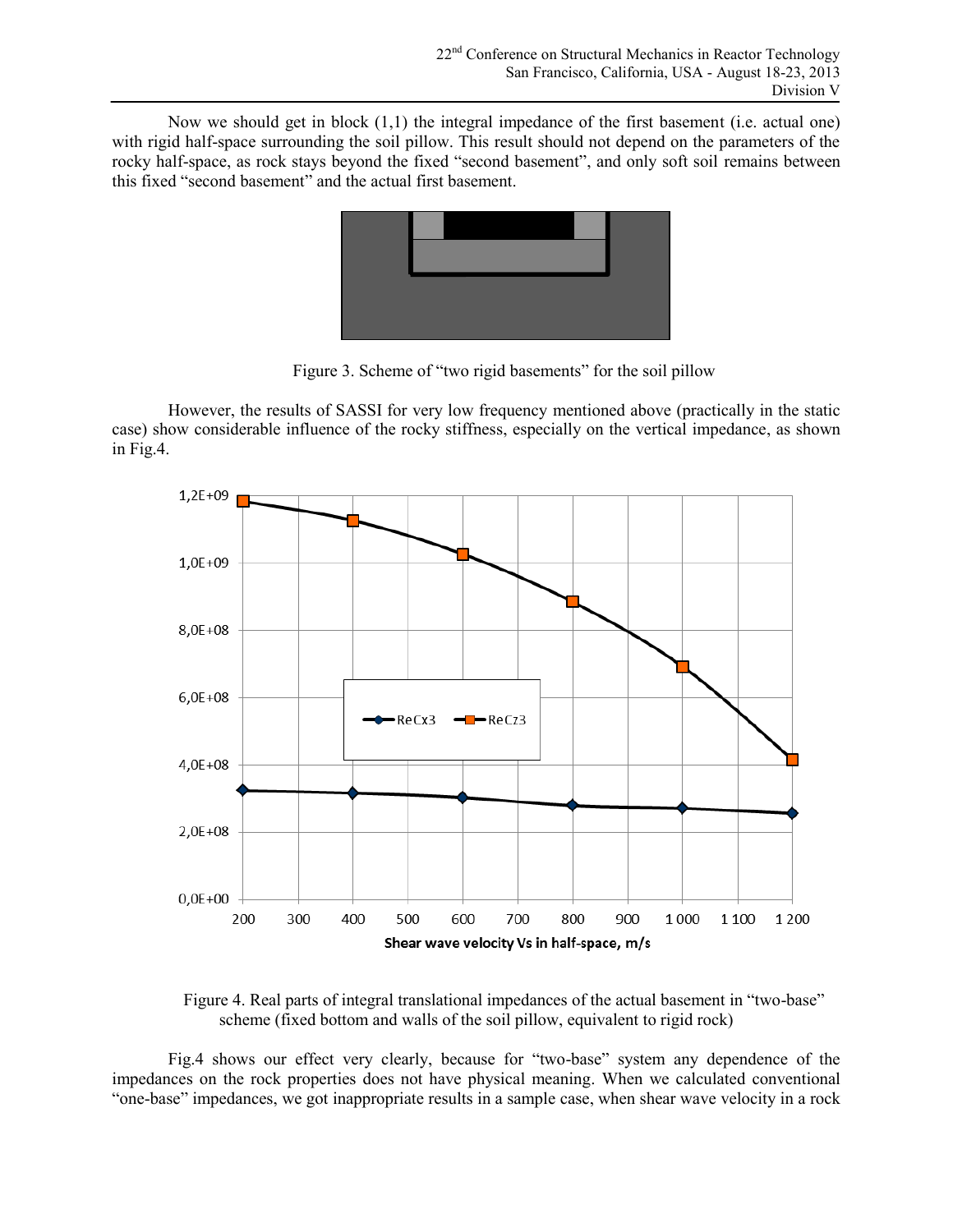(800 m/s) was only about two times greater than in the pillow. In fact, these inappropriate results moved the author to investigate the whole problem.

#### **RESULTS OF THE INVESTIGATION**

SASSI ideology of SSI analysis is based on the "outcropped volume" concept, developed by Lysmer et al (1980). For a certain set of nodes three dynamic stiffness matrices are developed one after another. The first one *Dsoil* links the nodes in the infinite horizontally-layered half-space. The second matrix *Dexcav* links the same nodes in the outcropped volume of the same soil. The third matrix *Dstruc* links the same nodes in the same volume, but filled in by the new content – basement of a structure with surrounding backfill (see Fig.1). "Structure" in SASSI terms means the whole content of this volume. The resulting dynamic stiffness matrix is  $[D_{\textit{soil}}-D_{\textit{excav}}+D_{\textit{struc}}]$ .

If the above mentioned volume is embedded (i.e. not a plain surface area), then all the nodes can be split into the "internal" and the "external" subsets. The "external" subset consists of the nodes which belong not only to the considered volume, but at the same time to an "external" part of the soil foundation. "External" nodes are not similar to the "boundary" nodes, because the upper boundary most often is not included into the "external" subset.

Physically speaking, after subtracting *Dexcav* from *Dsoil* we should get zero dynamic stiffness for the "internal" nodes. In practice the matrix *Dsoil-Dexcav* does not provide zero stiffness for the "internal" nodes due to the specifics of getting  $D_{soli}$  (Lysmer et al, 1980). Thus, though the initial soil has gone from the outcropped volume after subtraction, some impact of it still stays. It is somewhat like the famous smile of the Cheshire Cat from "Alice in Wonderland": it stays after the Cat himself has gone. That is why the author calls  $[D_{soil}D_{excav}]$  the "Cheshire stiffness" matrix.

The elements of the "Cheshire stiffness" matrix  $D_{\text{soil}}$ *-D*<sub>excav</sub> are comparatively small as compared to the elements of  $D_{soli}$  or  $D_{excav}$ . That is why they do not matter a lot, if the third stiffness  $D_{struc}$  is the same order as *Dexcav* or greater. Very often this is really the case: e.g., hard basement in soft soil; or "competent" soil substituting weak soil in "soil pillow" under the basement. The SASSI results are reasonable in such cases, in spite of the "Cheshire Cat" effect. However, when a soft "soil pillow" is put under the basement in a hard rock site in attempt to decrease seismic response, then the "Cheshire stiffness" may become comparable to *Dstruc* and thus spoil the results of SASSI analysis.

#### **POSSIBLE SOLUTION**

The author suggests the way to address this problem – to model soft soil of a pillow in SASSI as a part of the initial horizontally-layered half-space, as shown in Fig.5.



Figure 5. System with an infinite soil pillow

In this case we have to model the walls of pillow separately as a part of a "structure" (e.g., special one-row "wall" of elements with rocky properties surrounding a pillow volume), as shown in Fig.6.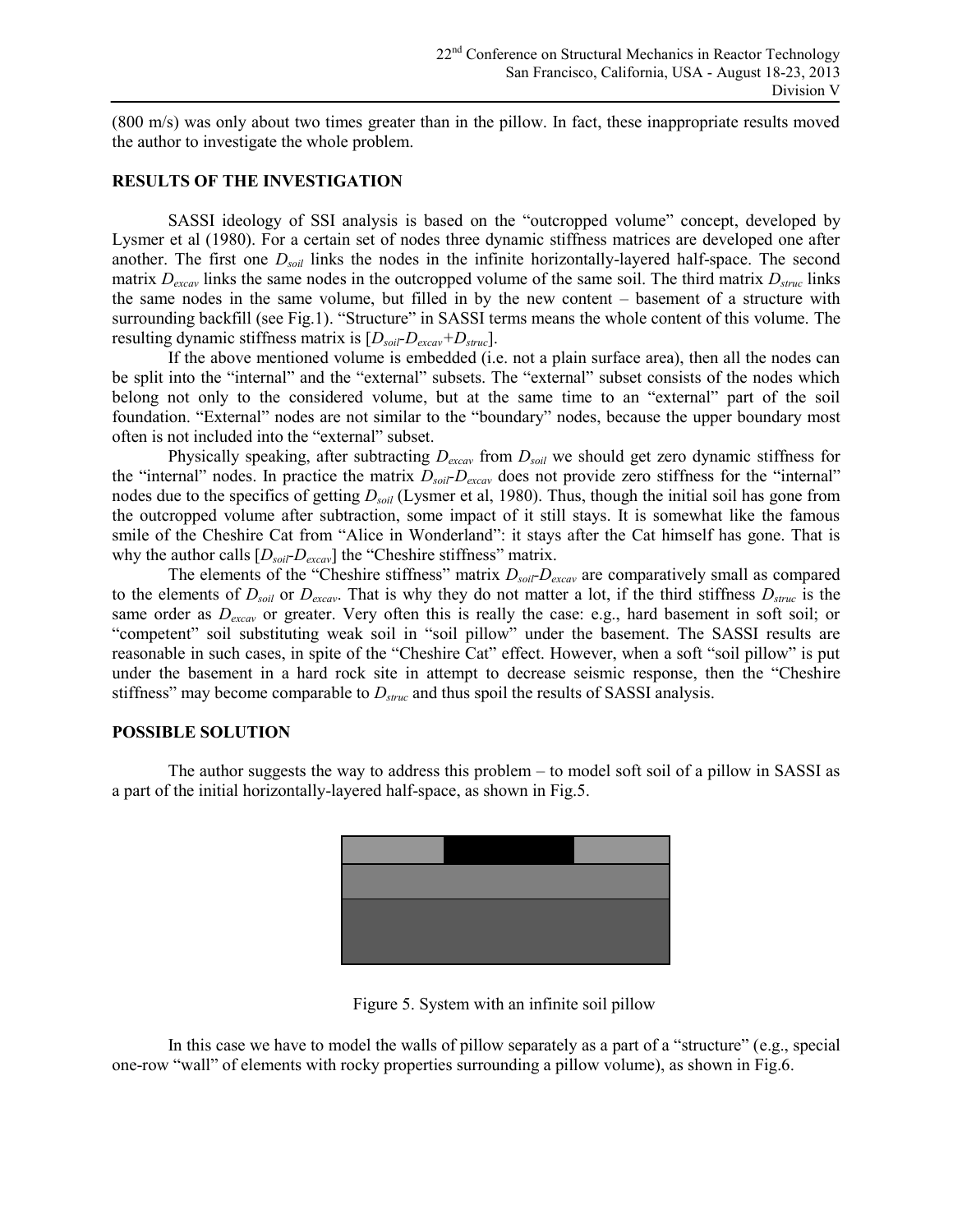

Figure 6. System with a one-row "wall" around soil pillow

The same "two basements" check was performed for such a scheme. Only the rock stiffness was variable. In principle, properties of the "walls" should be varied along with properties of a rocky halfspace, but in the "two base model" they are out of second basement; so, they do not influence the block (1,1) of the impedance matrix.

Fig.7 shows the previous results from Fig.4 (marked "C") in comparison to the results of a new calculation using layered initial soil (marked "CC").



Figure 7. Impedances for "two-base" scheme from Fig.4 (marked "C") in comparison to the results of a new calculation using layered initial soil (marked "CC").

Fig.7 shows that the "Cheshire Cat" effect has not gone completely for a new system, as the underlying half-space still impacts the upper part in  $D_{soli}$  (see vertical impedance CCz in Fig.7). However, the scale of this effect is far less. Vertical impedance is rather far from the level given by Equation 3 and is close to the "constraint" version of this equation: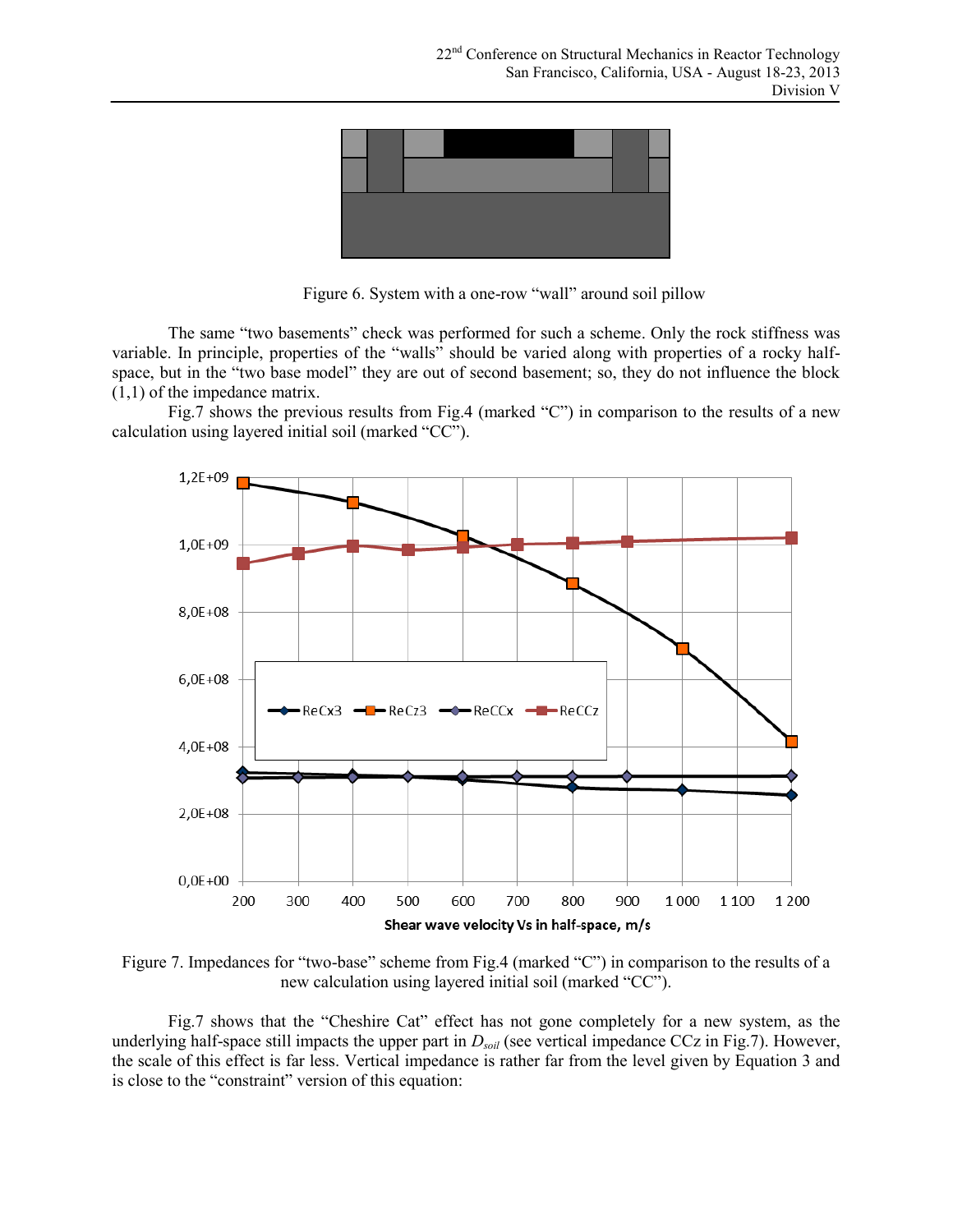$$
\text{Re}\,C_z = \rho \, V_p^2 L^2 / H = 2.1 \times 1132^2 \times 80^2 / 16 = 10.764 E8\tag{4}
$$

After this check the conventional "one-base" impedance calculations enable obtaining reasonable results even for comparatively hard rock. Here we should set up size of the "wall". Let us take "wall" thickness twice as "soil" element size – i.e.  $2 \times 8$  m = 16.0 m. Final model will have  $20 \times 20 \times 3$  elements. Fig.8 shows old results from Fig.2 (marked "Cx2" and "Cz2") in comparison to new results (marked "CCC"). "Two-base" results from Fig.7 (marked "CC") are also shown – they should form ultimate limits for CCC when flexible rock becomes harder.



Figure 8. Impedances for "one-base" scheme from Fig.2 (marked "Cx2" and "Cz2") in comparison to the results of a new calculation using layered initial soil (marked "CCC") and previous results from Fig.7 (marked "CC")

For low shear wave velocities in the rock  $(V_s$  below 800 m/s) horizontal impedance Cx2 in Fig.8 is almost similar to CCCx. However, vertical impedance Cz2 even for comparatively small shear wave velocities is different from CCCz. This is not a surprise, because Fig.4 showed "Cheshire Cat effect" for vertical impedance even with  $V_s$  about 400 m/s.

Comparing CC to CCC in Fig.8, we are able to give some insight on the common question: how hard should be rock to be considered rigid? This is an important question in practice, because rigid rock enables implementation of completely different analytical approach using fixed walls and bottom of soil pillow – and without conventional SSI problems originated by infinite geometry of soil foundation (see Tyapin (2012)). ASCE4-98 proposed threshold velocity  $V_s = 1100$  m/s. However, in our case we see, that even for  $V_s = 1800$  m/s horizontal impedance in Fig.8 is 10% lower than corresponding' "rigid" analogue, and vertical impedance is 30% lower than corresponding "rigid" analogue. This is not enough to make final conclusion, because even poor approximation of impedance can lead to the reasonable transfer functions if dynamic inertia is comparatively small (i.e.,  $\omega^2 M$  is much smaller than  $C_x$  in the "seismic"